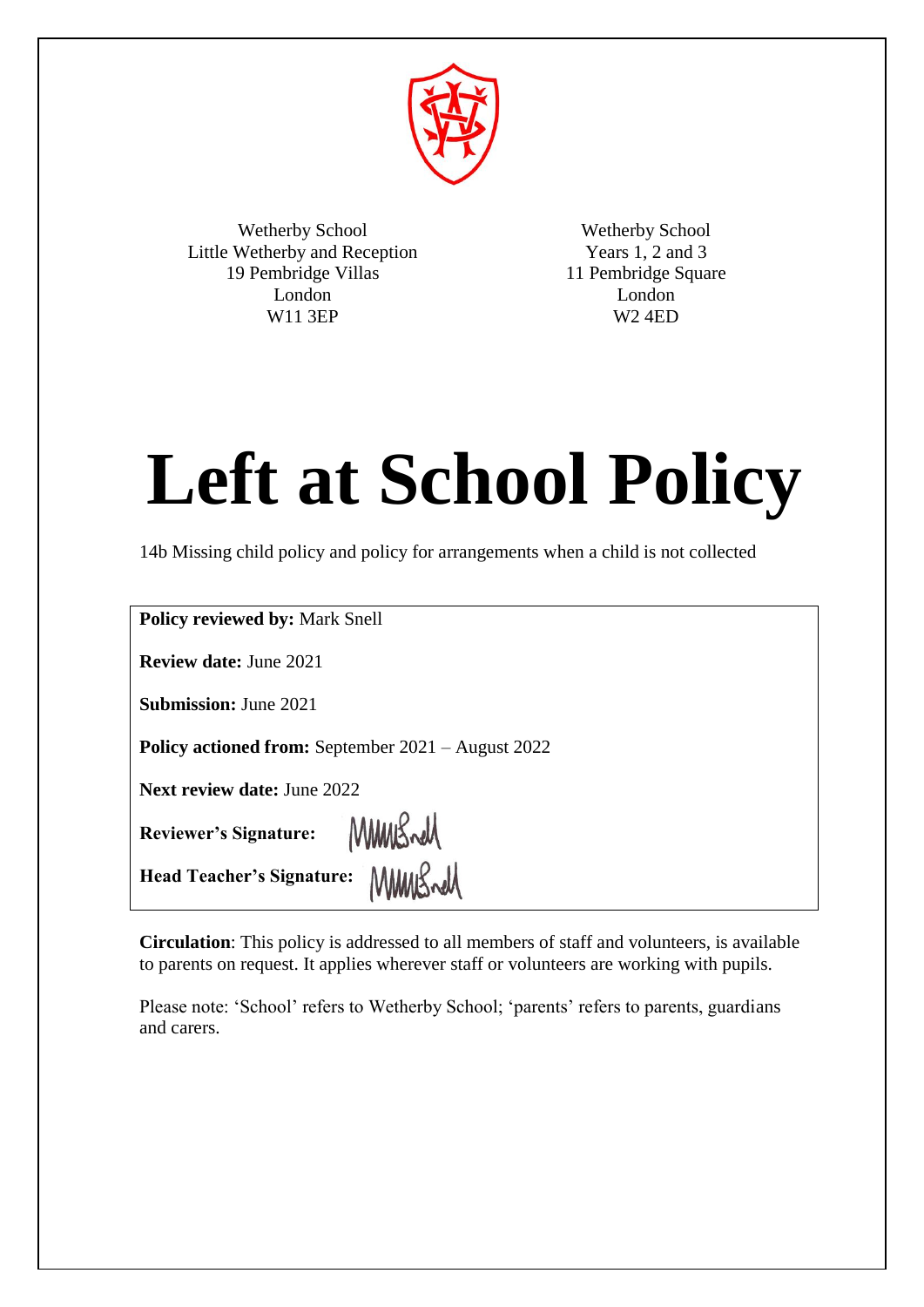

## **Wetherby School**

## **Left at School Policy**

This policy applies to all children in the school, including those in the EYFS.

#### **Aim:**

In the event that a child is not collected by an authorised adult at the end of a day, the school will put into practice procedures to ensure that the child is cared for safely.

### **19 Pembridge Villas**

• The class teacher will take the boys to the school office and Mrs Butler will contact the parents and find out what time they, or the person collecting their son, will be at school

### **11 Pembridge Square**

- Boys not picked up at collection time, approximately 3.30pm for Year 1 and 3.45pm for Years 2 and 3, will be taken to the school office by the class teacher. The school office will contact the parents and find out what time they, or the person collecting their son, will be at school. The boys will remain in the school office. Miss Pryer or a member of the office staff will take care of them.
- If boys are not collected by 4.55 from their club then they should be taken to the school office. The school office, or the teacher in charge of the boy, will contact the parents and find out what time they, or the person collecting their son, will be at school

#### **Both Sites**

- If the school office is unable to contact the parents, then a message will be left on the parents' numbers. Then all adults who are authorised by the parents to collect their child from school are contacted.
- All reasonable attempts are made to contact the parents or nominated carers.
- The child will be cared for in the school office at 19 Pembridge Villas (Little Wetherby and Reception) or 11 Pembridge Square (Years 1, 2 and 3).
- The Headmaster, the Deputy Head and Assistant Head (Pastoral) must be informed of the situation at this time. At 19 Pembridge Villa the Heads of Little Wetherby will be informed. The child's class teacher must also be informed.
- The child does not leave the school premises with anyone other than those authorised to collect the child.